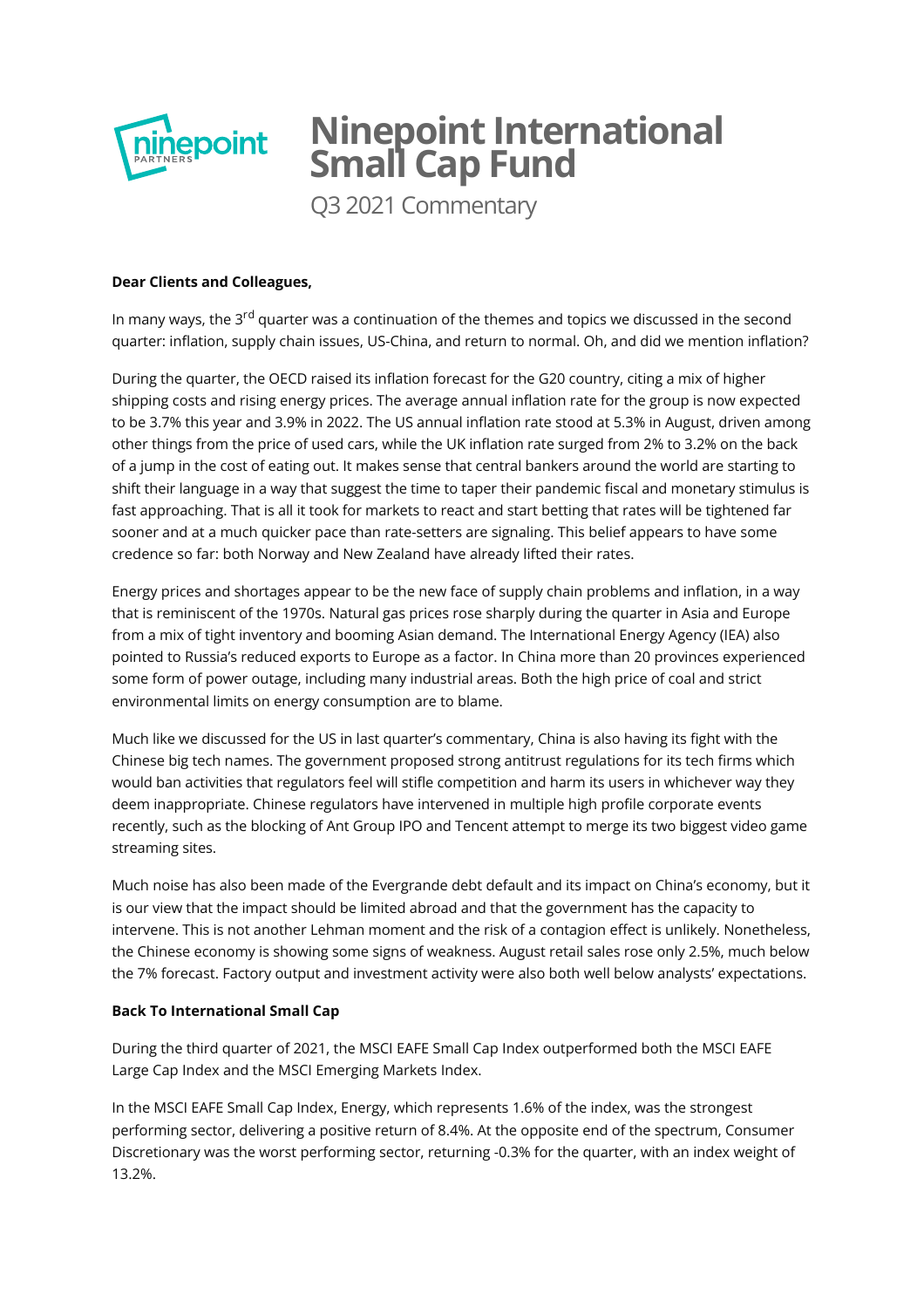## **Performance Highlights**

For the third quarter, our International Small Cap composite delivered a return of 2.8% gross, underperforming the MSCI EAFE Small Cap Index by 0.4% gross.

Our top contributor this last quarter was Raffles Medical Group (BSL SI). It is a leading integrated healthcare group in Asia with three main segments: primary care, inpatient care and specialist care. With over 100 clinics across 13 cities in five countries, Raffles employs over 370 physicians, 850 nurses and serves more than 2million patients.

The company ticks many boxes of the secular themes we like to invest in: it benefits from an aging global population, the growing Asian middle-class, and finally an increasing demand for health care. The cofounder, Dr. Loo Choon Yong owns more than 60% of the shares.

## **What drove the stock up?**

In the first six months of 2021, Raffles Medical delivered strong results, revenue grew by 42% year over year, and profit grew by 138% year over year. This was driven by two main factors. First, although medical tourist volume declined due to border restrictions, local patient traffic has exceeded pre- COVID levels, and was higher than management's expectations. Second, Raffles Medical has been supporting the government's COVID-19 initiatives to provide testing, vaccination, and air-border screening services. It is required by the Singapore government that all the inbound travelers must receive the COVID-19 testing upon arrival at the Changi Airport, and Raffles Medical is the exclusive provider of such testing. With the introduction of the Vaccinated Travel Lane in Singapore, Raffles Medical is well positioned to capture the increasing testing demand at the airport. Raffles Medical's China operations are also on track. Raffles Hospital Shanghai opened on July 26, 2021. It is a 400 bed hospital with comprehensive medical services including inpatient and outpatient services.

Another top contributor this last quarter was Savills (SVS LN), a real estate service provider which includes: transactional, consultancy, property and facilities management, funds management and financial services. With 19,000 staff in 200 offices across 36 countries, it boasts a dominant position in many of the markets it operates in.

## **So what drove the stock up?**

The main driver of outperformance was the release of H1/21 earnings. All divisions saw positive growth compared to the same period last year. Residential markets, particularly in the UK, continued to be strong. Transactional markets also improved with the completion of many delayed transactions, although travel restrictions were still an obstacle to cross-border capital deployment. Assuming no further meaningful disruption from COVID-19, Savills expects performance to be meaningfully ahead of previous expectations.

Our top detractor for the quarter was FlatexDEGIRO AG Corp (FTK DE), FlatexDEGIRO is one of the leading and fastest growing online brokerage businesses in Europe. The firm operates more than 12.5 million transactions annually and serves the B2C segment through a wide range of independent products and competitive pricing.

## **What drove the stock down?**

The quarter started with a private placement at a discount from the founders of DEGIRO after the lockup period post acquisition expired. Shareholders of FlatexDEGIRO also participated. Part of the rationale was to increase the free float with a view to listing on the MDAX by year end. However, the largest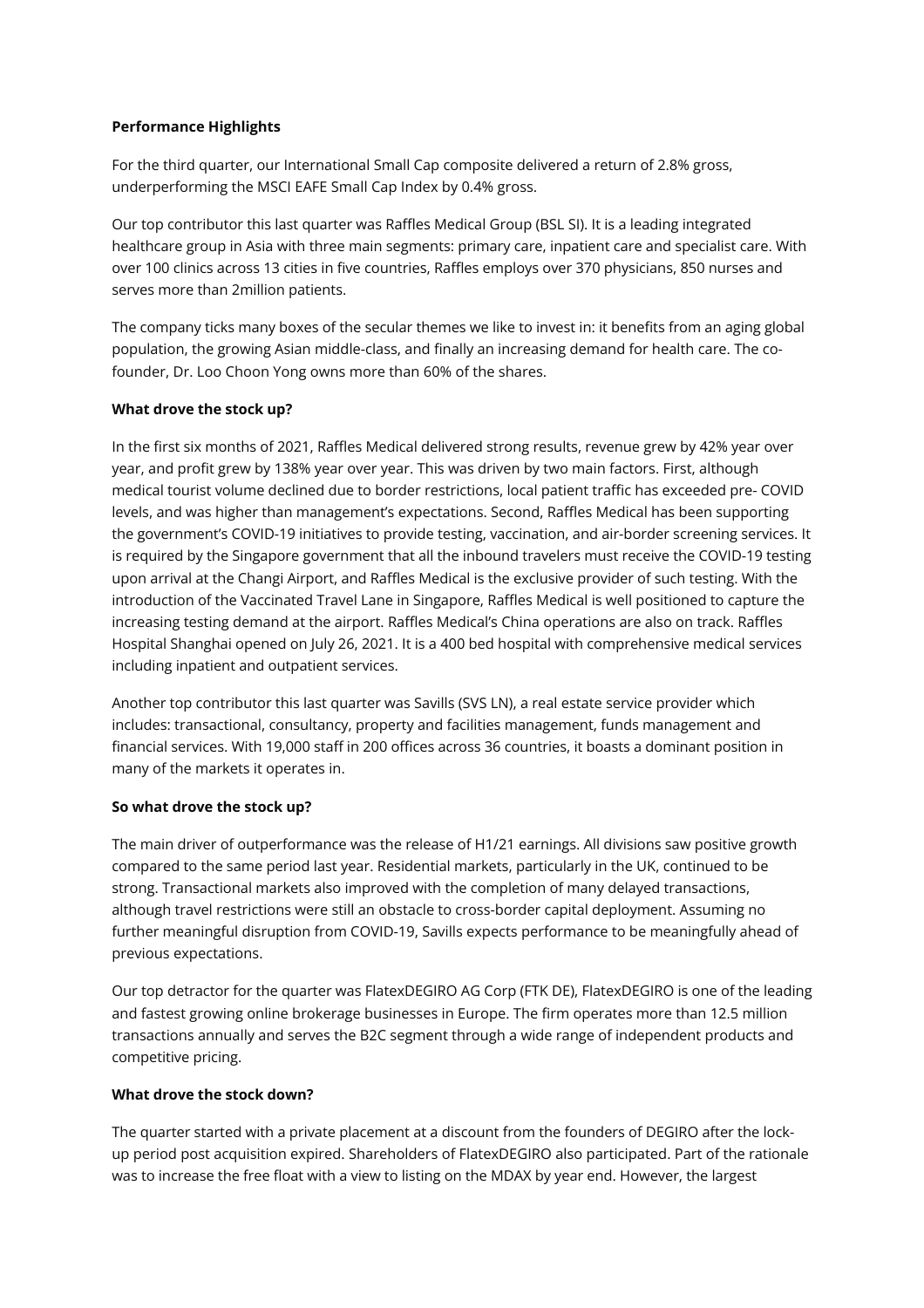negative impact on share price occurred with the release of preliminary H1/2021 results. After increasing guidance twice in 2021, the last figures showed a slight slowdown in the number of customers added during the second quarter.

However, the company confirmed guidance for 2021 and mentioned the slowdown is more to seasonal patterns. Customer growth and trading activity is usually strong in the first quarter but slows in the second quarter due to more banking holidays, and the start of summer vacations, before picking up in the second half of the year. Overall H2 activity is higher than H1.

#### **New Position**

During the quarter, we did not initiate on any position. Although new names were added to our approved list, we are currently well diversified among the multiple countries and currencies included in the benchmark.

#### **Other New Buys and Sells**

Over the quarter, we exited Royal Unibrew as it reached the upper threshold of our market cap range and Tarkett as it was privatized.

#### **What is our ear-to-the-ground approach telling us?**

Global Alpha remained busy attending conferences and company meetings from all around the globe. As countries around the world are slowly reopening and travel picks up, it is likely that the team will resume travelling and meeting company managements in person in a not-so-distant future.

As we mentioned earlier, not much has changed from last quarter. Inflation remains at the forefront of our discussions with companies and it is becoming clearer that it is unlikely to be transitory. Many continue to blame supply chain issues resulting from the COVID-19 hangover, but it will be wage growth, real estate and commodity prices that are likely to keep inflation more sustained.

M&A also continues to be a driving force in the market. High liquidity, low rates and a valuation mismatch between industries are making managements turn to acquisitions to sustain their growth. Many of our holdings have already made acquisition in this environment and others are attractive targets themselves.

Our process remains unchanged: we focus on holding companies with defensible business models and stronger balance sheets that are trading at a large discount to their intrinsic value. Our portfolios remain diversified across the many countries, currencies and industries that compose our benchmarks.

Have a good day.

## **The Global Alpha Team**

Sub-Advisor to the Ninepoint International Small Cap Fund